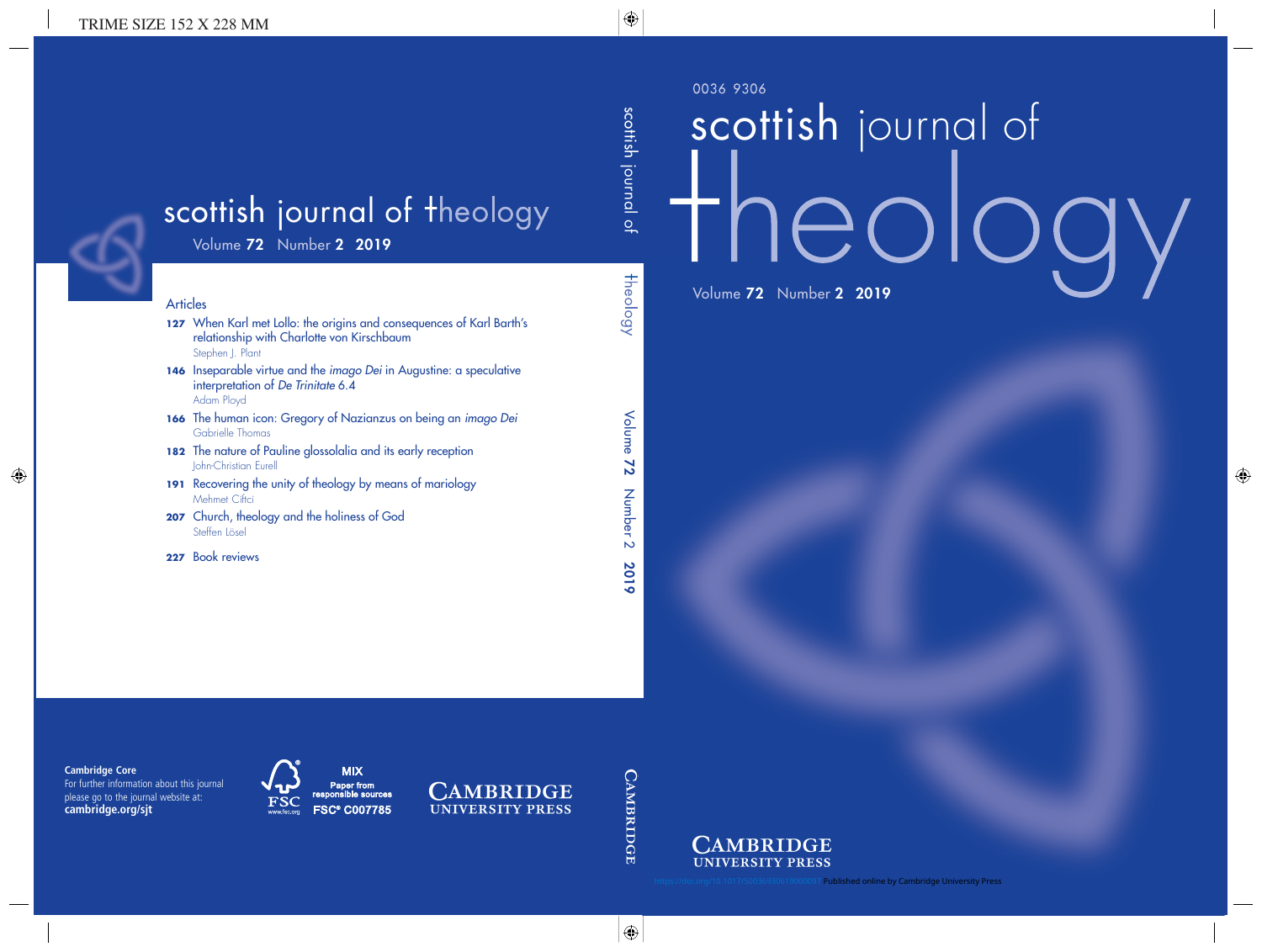#### Editor

**Ian A. McFarland** University of Cambridge, UK Email: scottishjt@cambridge.org

Editorial Assistant

**E. S. Kempson** University of Cambridge, UK

Consulting Editors

**James Edwards** Whitworth University, Spokane, Washington, USA University of Notre Dame, USA **David Fergusson** University of Edinburgh, Scotland, UK **David Ford** University of Cambridge, UK **Stanley Hauerwas** Duke Divinity School, USA **Willie Jennings** Yale Divinity School, USA **Paul Joyce** King's College, London, UK **Karen Kilby** Durham University, UK **Lois Malcolm** Luther Seminary, St Paul, USA **Joseph Mangina** Wycliffe College, Toronto, Canada **Bruce L. McCormack** Princeton Theological Seminary, New Jersey, USA **Paul Molnar** St John's University, Queens, New York, USA

**Francesca Murphy**

**Aristotle Papanikolaou** Fordham University, USA

**Amy Plantinga Pauw** Louisville Presbyterian Theological Seminary, Louisville, Kentucky, USA

**Kang Phee Seng** China Graduate School of Theology, Hong Kong

**Katherine Sonderegger** Virginia Theological Seminary, USA

**Kathryn Tanner** Yale Divinity School, Yale, USA

**Leanne Van Dyk** Columbia Theological Seminary, USA

**Dawn DeVries** Union Theological Seminary, Richmond, Virginia, USA

**Michael Weinrich** University of Bochum, Germany

#### Subscriptions

*Scottish Journal of Theology* (ISSN 0036-9306; electronic ISSN 1475-3065) is published four times a year in February, May, August and November. Four parts form a volume. The subscription price which includes delivery by air where appropriate (but excluding VAT) of volume 71 is £201 (US \$357 in USA, Canada and Mexico) for institutions (print and electronic); £181 (US \$320) for institutions (electronic only);  $\text{\pounds}42$  (US \$71) for individuals ordering direct from the publishers and certifying that the journal is for their personal use (print only);  $\text{\pounds}30$  (US \$49) for members of the American Academy of Religion, the Society for Biblical Literature, or the Society for the Study of Theology (print only). Single parts are £58 net (US \$103 in USA, Canada and Mexico) plus postage. EU subscribers (outside the UK) who are not registered for VAT should add VAT at their country's rate. VAT registered members should provide their VAT registration number. Japanese prices for institutions (including ASP delivery) are available from Kinokuniya Company Ltd, P.O. Box 55, Chitose, Tokyo 156, Japan.

Orders, which must be accompanied by payment, may be sent to a bookseller, subscription agent or direct to the publisher: Cambridge University Press, Journals Fulfilment Department, UPH, Shaftesbury Road, Cambridge CB2 8BS, UK; or in the USA, Canada and Mexico: Cambridge University Press, Journals Fulfillment Department, 1 Liberty Plaza, Floor 20, New York, NY 10006, USA. Application to mail at periodicals postage rates is pending at New York, NY.

#### Internet Access

*Scottish Journal of Theology* is included in the Cambridge Core service which can be found at journals.cambridge.org. Further information on SJT can be found at cambridge.org/sjt. For information on other Cambridge titles access cambridge.org/core

© Cambridge University Press 2019

*Printed in the UK by Bell & Bain Ltd., Glasgow.*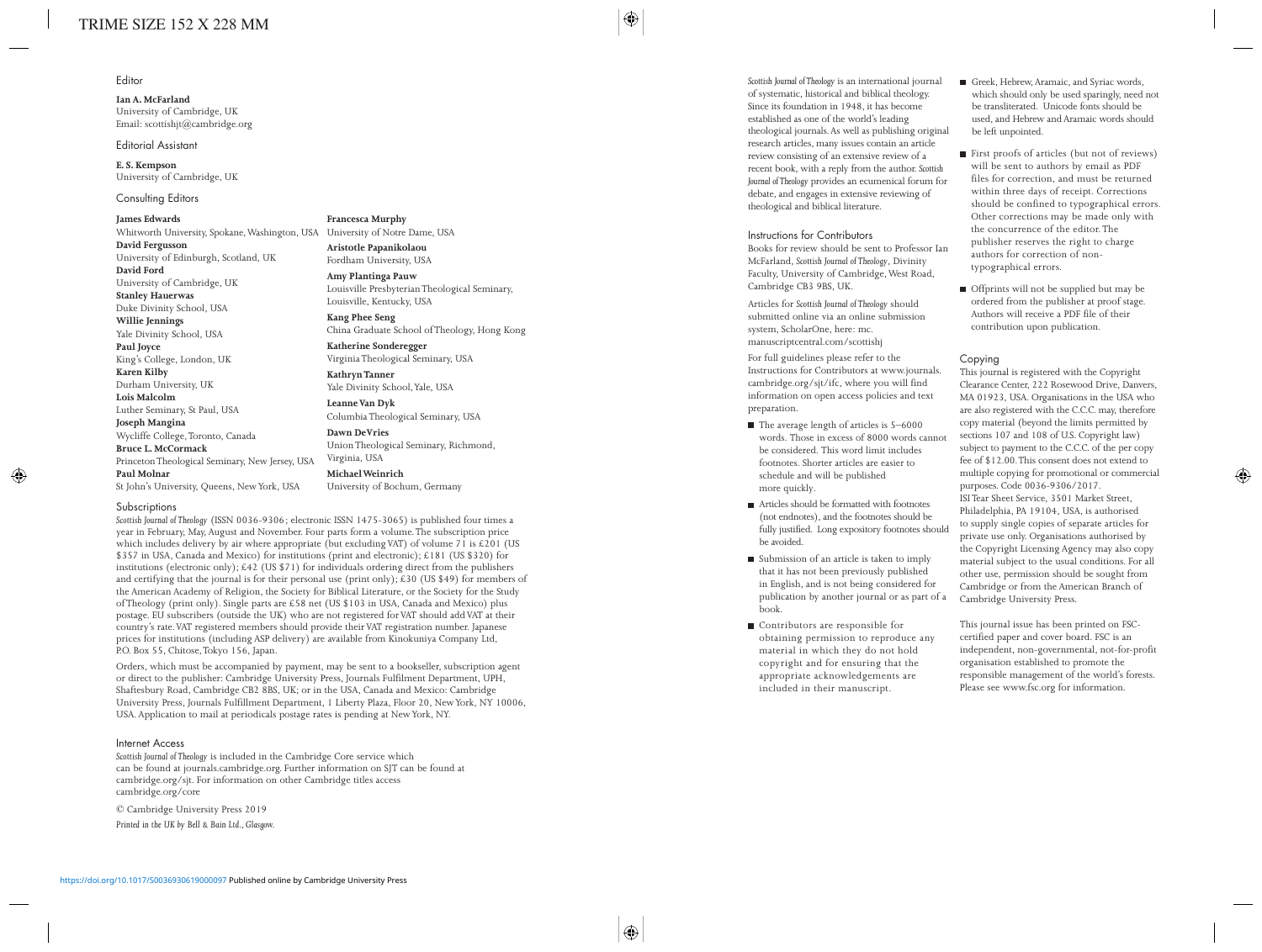# **Contents**

### Articles

- 127 When Karl met Lollo: The origins and consequences of Karl Barth's relationship with Charlotte von Kirschbaum Stephen Plant
- 146 Inseparable virtue and the imago Dei in Augustine: a speculative interpretation of De Trinitate 6.4 Adam Ployd
- 166 The human icon: Gregory of Nazianzus on being an imago Dei Gabrielle Thomas
- 182 The nature of Pauline glossolalia and its early reception John-Christian Eurell
- 191 Recovering the unity of theology by means of mariology Mehmet Ciftci
- 207 Church, theology and the holiness of God Steffen Lösel

## Book reviews

- 227 Bryan Spinks, The Rise and Fall of the Incomparable Liturgy: The Book of Common Prayer, 1559–1906
- 229 Susan Grove Eastman, Paul and the Person: Reframing Paul's Anthropology
- 231 Shelly Rambo, Resurrecting Wounds: Living in the Afterlife of Trauma
- 232 William Mattison III, The Sermon on the Mount and Moral Theology: A Virtue Perspective
- 235 Amy Plantinga Pauw, Church in Ordinary Time: A Wisdom Ecclesiology
- 236 Murray A. Rae, Architecture and Theology: The Art of Place
- 238 Simon Oliver, Creation: A Guide for the Perplexed
- 240 Kate Kirkpatrick, Sartre and Theology
- 242 Curtis W. Freeman, Undomesticated Dissent: Democracy and the Public Virtue of Religious Conformity
- 244 Andrew Ter Ern Lok, The Origin of Divine Christology
- 246 W. David O. Taylor, The Theater of God's Glory: Calvin, Creation, and the Liturgical Arts